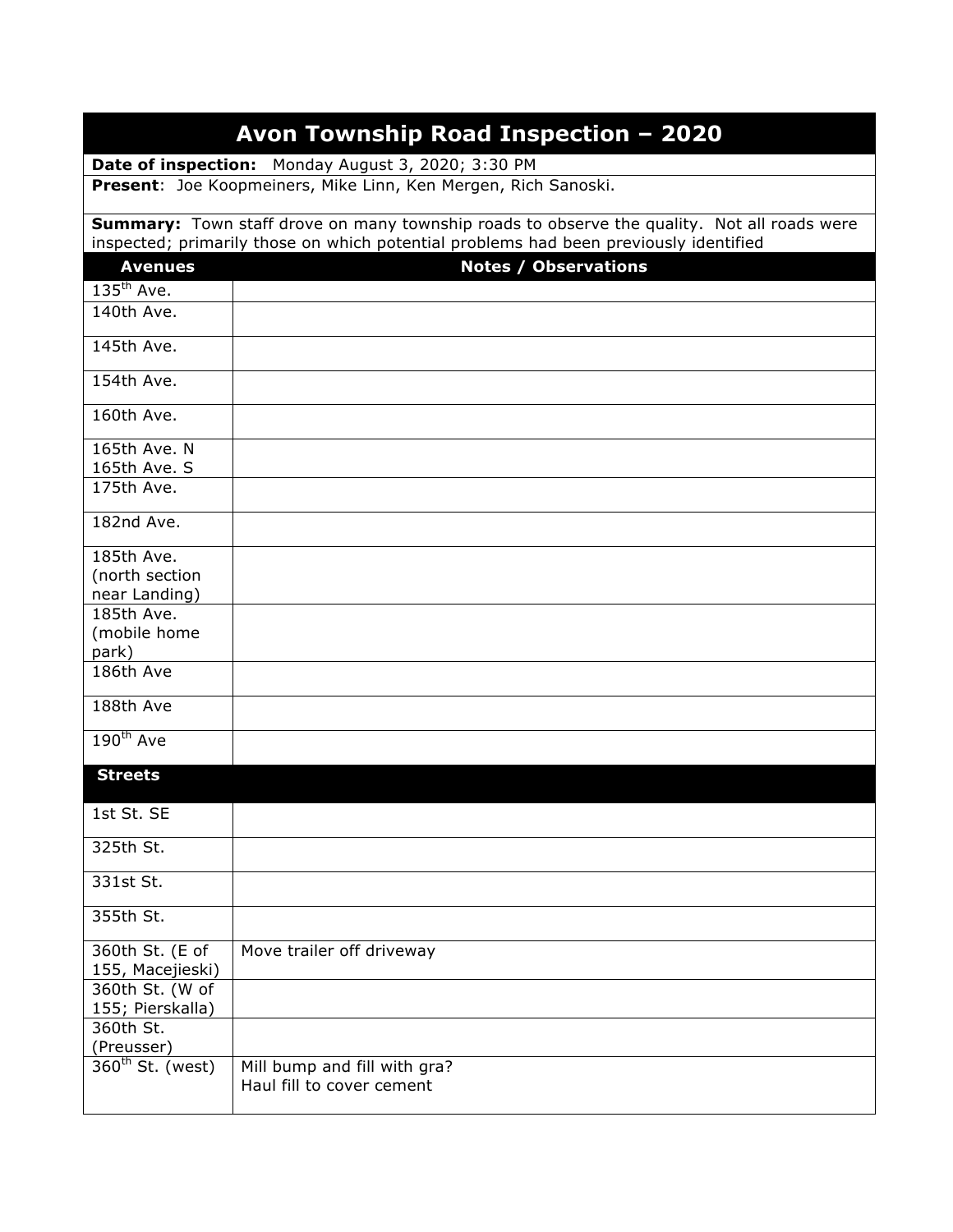| $363rd$ St.                         |                                                                                                |
|-------------------------------------|------------------------------------------------------------------------------------------------|
| 365th St.                           |                                                                                                |
| $365^{\text{th}}$ (min)             |                                                                                                |
| 370th St. (W of                     |                                                                                                |
| 155; min.                           |                                                                                                |
| maint.)<br>370th St. (off           |                                                                                                |
| Cty Rd 9)                           |                                                                                                |
| 370th St. (E of                     |                                                                                                |
| $\frac{155}{377}$ <sup>th</sup> St. |                                                                                                |
|                                     |                                                                                                |
| <b>Named Roads</b>                  |                                                                                                |
| <b>Cardinal Nest</b>                |                                                                                                |
| Highland<br>Terrace                 |                                                                                                |
| Koppy Lane                          |                                                                                                |
| Lower Spunk                         | 34053 - remove trees over power pole                                                           |
| Lane                                | Power/phone line(s) low - hit with plow truck                                                  |
| <b>Meadow View</b><br>Road          |                                                                                                |
| Narnia Lane                         | Overlay                                                                                        |
| Nob Hill Drive                      |                                                                                                |
| Nob Hill Drive                      |                                                                                                |
| (north)                             |                                                                                                |
| Noble Oak Circle                    | Brush near 32035, 32016 and 31929                                                              |
| Nordica Road                        |                                                                                                |
| Norman Road                         |                                                                                                |
| Norway Road                         |                                                                                                |
| Orchid Court                        |                                                                                                |
| Parkwood Circle                     | Redo south entrance<br>15636 Illegal drive, parking and unblock culvert<br>North - redo 1 mile |
| Peach Drive                         |                                                                                                |
| Pelican Lake<br>Road                | 36595 - Camper parked too close to road                                                        |
| Plum Hill Lane                      | Redo cul-de-sac                                                                                |
| Princewood<br>Road                  |                                                                                                |